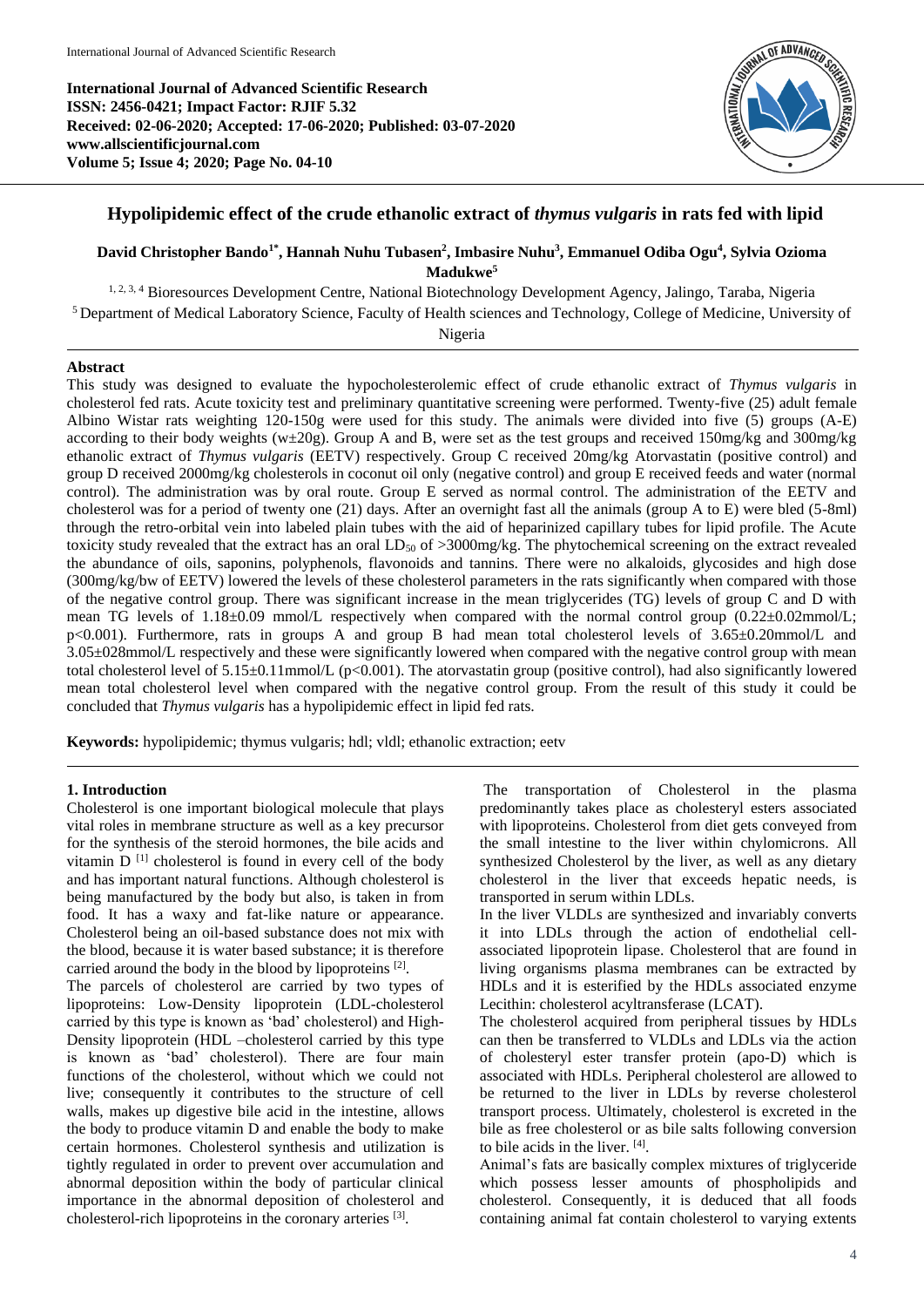[5]. Some major pools of dietary sources of cholesterol include cheese, egg yolks, beef, pork, poultry, fish and shrimp etc. Research has it that the human breast milk also contains significant quantities of cholesterol. Cholesterol is not found in significant amounts from plant sources, judging from a dietary perspective [6].

High cholesterol (hypercholesterolemia) is a major risk factor for coronary heart disease, a cause of heart attacks, and reducing blood lipid level lowers the cardiovascular risk [7]. High levels of LDL lead to a build-up of cholesterol in the arteries, whereas HDL carries cholesterol is part of the process that narrows arteries, called atherosclerosis, in which plaques form and cause restriction of blood flow [8]. Abnormally low levels of cholesterol are termed hypocholesterolemia. Analysis into the causes of this state is comparatively restricted; however some studies counsel a link with depression, cancer and cerebral hemorrhage. In general, the low cholesterol levels appear to be a consequence, instead of a cause, of an underlying illness [9]. A genetic disease in cholesterol synthesis causes Smith-Lemli-Opitz syndrome, which is commonly related to low plasma cholesterol levels. Gland disease or the other endocrine disturbance that causes up regulation of the LDL receptor may result in hypercholesterolemia.

Atorvastatin is a HMG-CoA reductase (HMGR) inhibitor and a member of the family of drugs referred to as the statins. The cellular uptake LDLs, since the intercellular synthesis of cholesterol is inhibited and cells are therefore dependent of extracellular sources of cholesterol. However, since the product of the 3-hydroxy-3-methyl-glutaryl-CoA (HMG-CoA) reductase reaction is needed for the synthesis of different vital isoprenoid compounds besides cholesterol, there is high risk of toxicity in long-term treatment [3].

Medicinal plants are used in many countries as an alternative to synthetic drugs. Various spices and herbal extracts are used for preservation of food, also some are used as appetizers and many of them are used medicinally in old times [10]. Medicinal herbs are high natural sources of medicinal products that are used in traditional medicine and also as chemical entities for modern drugs. Medicinal plants are largely used either directly (home remedies) or indirectly (modern medicines) by all sectors of population [11]. Among the economically important plants, medicinal and aromatic plants have played role in reducing human misery [12]. Medicinal value of a plant is dependent on the presence of different phytochemical components (oils, saponins, polyphenols, flavonoids and tannins) that bring particular physiological effect in human body [13].

*Thymus vulgaris* (common thyme) is a spicies of flowering plant in the mint family lamiaceae, native to southern Europe from the western Mediterranean to southern Italy. Growing to 15-30cm (612 in) tall by 40cm (16 in) wide, it is a bushy, woody-based evergreen subshrub with small, highly aromatic, grey-green leaves and clusters of purple or pink flowers in early summer [14]. Therefore, this research aimed at determining the hypocholesterolemic effect of crude ethanolic extract of *Thymus vulgaris* in cholesterol fed rats and to also measure the lipid profile; Total glycerol (TG), cholesterol (CHOL), high density lipoprotein (HDL), low density lipoprotein (LDL) and very low density lipoprotein (VLDL).

# **2. Materials and methods**

# **2.1. Experimental animals**

Twenty five adult healthy female albino Wistar rats weighing 120-150g were used for the research. They were obtained from animal House Unit of the Department of Physiology, College of Medicine, University of Nigeria, Enugu Campus. The rats were housed in Animal House Unit at Old university of Nigeria teaching hospital Enugu. The rats were divided into five groups A,B,C,D and E, (n=4) according to their weight in clean wire gauzed cages and were fed for two weeks under standard environmental conditions and controlled temperature  $(25\pm3^0C)$  to enable them acclimatize prior to the experiment. Throughout the experiment, all the criteria for taking care of animals prepared by the National Academy of Sciences and outlined in the "Guide for the Care and Use of laboratory Animals" were applied [15].

# **2.2. Plant collection, confirmation and extraction**

*Thymus vulgaris* was collected from Ezeagu village in Enugu state. The plant was authenticated by a taxonomist at the Department of Botany, University of Nigeria, Nsukka Campus. A voucher specimen was deposited at the herbarium for future references. (INTERCEED/1479). The leaves were washed and then pulverized with a grinding machine.

# **2.3. Chemicals and reagents**

All chemicals and reagents used were of analytical grade and were obtained from a Diagnostic Kits company "Randox Laboratory Ltd. Antrium, U.K" for the assays of lipid profile (TG; Total Glycerol, CHOL; Cholestrol, HDL; High Density Lipoprotein, VLDL; Very Low Density Lipoprotein, LDL; Low Density Lipoprotein). All the solutions and reagents with glass wares, distilled water and stored in the refrigerator at  $4\pm 2^{0}C$ .

# **2.4. Drug preparation and reconstitution**

# **2.4.1. Atorvastatin**

Atorvastatin stock solution was prepared by dissolving 100mg which is in crystal form into 50ml distilled water to give a final concentration of 2mg/ml. this was shaken and stored in a refrigerator  $(4+2^0C)$ .

# **2.5. Acute toxicity test (Median lethal Dose, LD50)**

Lorke procedure of  $LD_{50}$  detrermination was used to perform acute toxicity test.

# **2.6. Experimental design**

Twenty five (25) apparently healthy Wister rats were used for this study. The rats were divided into five (5) group's labeled A-E according to their body weights. Group A and B, were set as the test groups. Group A and B received 150mg/kg and 300mg/kg ethanol extract of *Thymus vulgaris* (EETV) respectively. Group C received 20mg/kg Atorvastatin (Positive control) and group D received 2000mg/kg Cholesterol (negative control).

The administration was by oral route. Group E served as normal control group and received the administration of the extract and cholesterol was for a period of three weeks (21 days).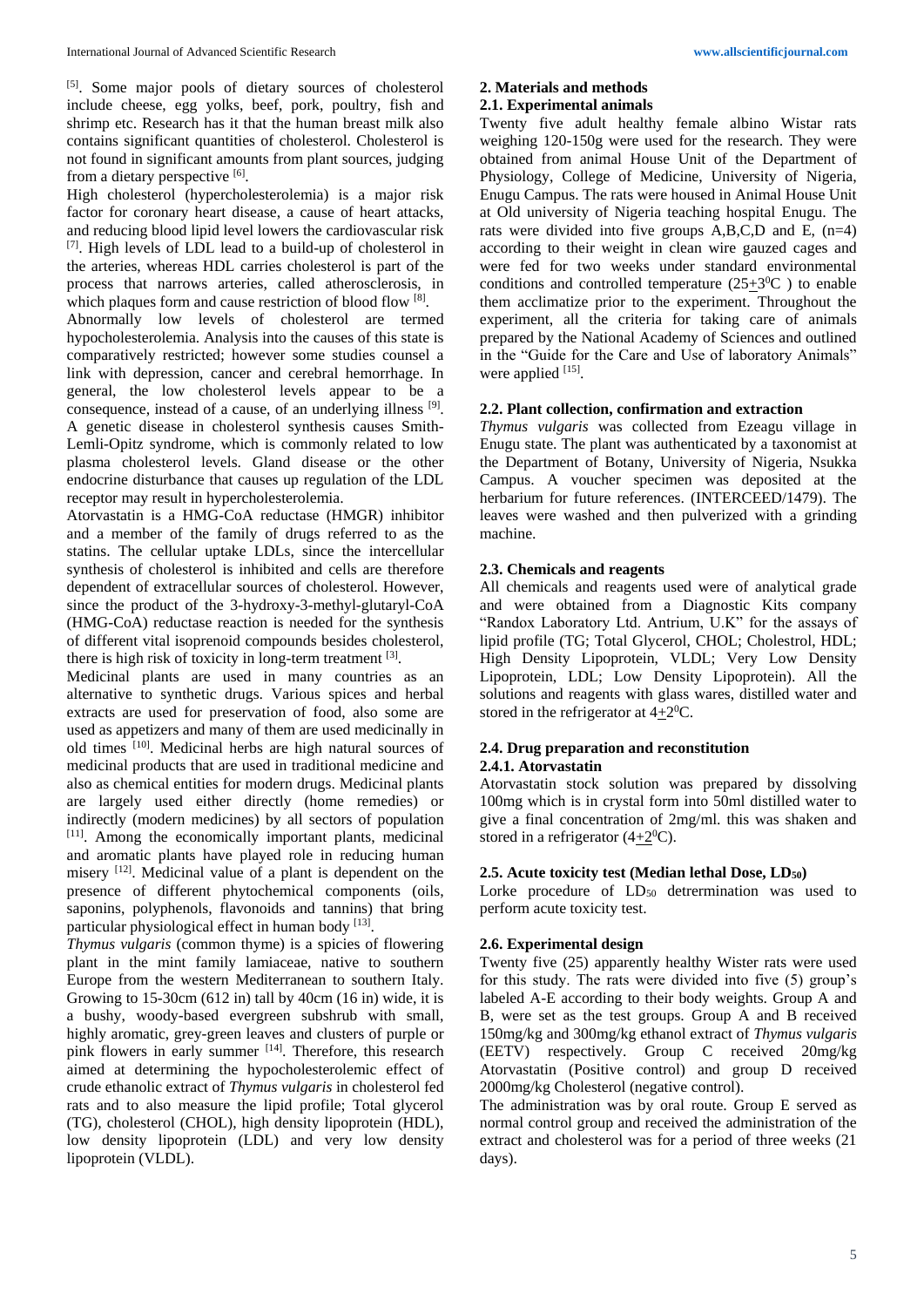| <b>GROUP</b>                     |                |     |        | Mean weight (g)Extract volume (ml)AtorvastatinCholesterol (2000mg/kg)Bile salt (10mg/kg) |  |
|----------------------------------|----------------|-----|--------|------------------------------------------------------------------------------------------|--|
| A: 150mg/kg EETV                 | 165            |     |        | 3.0ml                                                                                    |  |
| B: 300mg/kg EETV                 | 24             | 0.4 |        |                                                                                          |  |
| $C: 20mg/kg$ atorvastin          | 100            |     | l .0ml | 2.0 <sub>ml</sub>                                                                        |  |
| $D: 2000$ mg/kg cholesterol only | $\overline{ }$ |     |        | .5ml                                                                                     |  |
| E: Normal control                |                |     |        |                                                                                          |  |

**Table 1:** Experimental protocol

0n the 22nd day all the animals (group A to E) were bled after an overnight fast through the retro-orbital vein into labeled plain tubes. The blood samples in the plain tubes were allowed to clot and the serum was expressed after centrifugation at 1500r.p.m for 10 minutes.

The serum transferred into correspondingly labeled tubes and was stored in frozen state till the next day for analysis. The serum samples obtained from the plain tubes were used for biochemical analysis.

#### **2.7. Biochemical analysis**

After collection of the blood and expression of the serum into a plan bottle, the samples serum was analyzed to determine the levels of TG; Total Glycerol, CHOL; Cholesterol, HDL; High Density Lipoprotein, VLDL; very Low Density Lipoprotein, VLDL; Low Density Lipoprotein using the standard kits.

#### **2.8. Estimation of lipid profile 2.8.1. Determination of Total Cholesterol**

Method: Enzymatic Endpoint method [16].

Assay Principle: the cholesterol is determined after hydrolysis and oxidation. The indicator, quinoneimine is formed from hydrogen

Peroxide and 4-aminoantipyrine in the presence of phenol and peroxidase.

Cholesterol ester +  $H_2$ 0  $\longrightarrow$  cholesterol + fatty acids

Esterase

Cholesterol Cholesterol  $+02$   $\longrightarrow$ cholestene-3-0ne  $+ H<sub>2</sub>0<sub>2</sub>$ Oxidase

peroxidase

 $2H_2O_2$ + phenol+ 4-Aminoantipyrine  $\longrightarrow$  quinoneimine +  $H_2O_2$ 

**Table 2:** Protocol/procedure

|                  | Reagent black (ul) | Standard (ul) Sample (ul) |      |  |
|------------------|--------------------|---------------------------|------|--|
| Distilled $H_2O$ |                    |                           |      |  |
| Standard         |                    |                           |      |  |
| Sample           |                    |                           |      |  |
| Reagent          | 000                | 1000                      | 1000 |  |

Mix and incubate at  $+20$  to  $+25^{\circ}$ C for 10 minutes. Zero colorimeter with reagent blank, and react at 500nm within 60 minutes.

*Calculation*

Concentration of cholesterol in sample = Absorbance of sample x conc. Of standard

Absorbance of standard

Concentration of cholesterol standard= 5.33mmo/L (206mg/dl)

# 2.8.2. **Determination of HDL cholesterol**

Method: precipitation method [17].

Assay Principle: LDL, VLDL and chylomicron fractions are precipitated quantitatively by the addition of phosphotungtic acid in the presence of magnesium ions. After centrifugation, the cholesterol concentration in the HDL fraction, which remains in the supernatant, is determined.

cholestrol Cholesterol ester +  $H_2$ 0  $cholesterol + fatty acids$  $\ddot{\phantom{1}}$ Esterase

Cholesterol Cholesterol +  $0_2 \longrightarrow$  cholestene-2-one +  $H_2O_2$ Oxidase

Peroxidase

 $2H_2O_2$  + phenol + 4-Aminoantipyrine  $\longrightarrow$  quinoneimine + H20 Procedure

#### **Table 3:** Precipitation

| Pipette into centrifuge tubes: |      |
|--------------------------------|------|
| Sample/standard                | 200u |
| Precipitant                    | 500u |

Mixed well and allowed to stand at room temperature for ten (10) minutes. Centrifuge for 10mins at 4,000rpm. The clear supernatant was separated within two (2) hours

**Table 4**

and cholesterol concentration determined as shown below.

|                      | Reagent blank (ul) Standard (ul) Sample (ul) |      |      |
|----------------------|----------------------------------------------|------|------|
| Distilled $H20$      | 100                                          |      |      |
| Standard Supernatant |                                              | 100  | ---  |
| Sample Supernatant   |                                              |      | 100  |
| <b>CHOL Reagent</b>  | 000                                          | 1000 | 1000 |

Each tube was mixed and incubated for ten (10) minutes at 25<sup>0</sup>C and read at 5000nm in the colorimeter after zeroing with the reagent blank.

*Calculation*

Concentration of HDL cholesterol in sample =Absorbance of sample x conc. Of standard

Absorbance of standard

Concentration of cholesterol standard = 5.33mmol/L (206mg/dl)

## **2.8.3. Determination of LDL Cholesterol**

Method: calculation using friedwald Equation [18] In mmol $\pi$ :

LDL cholesterol = 
$$
\frac{TC - TAGs}{2.2}
$$
 HDL cholesterol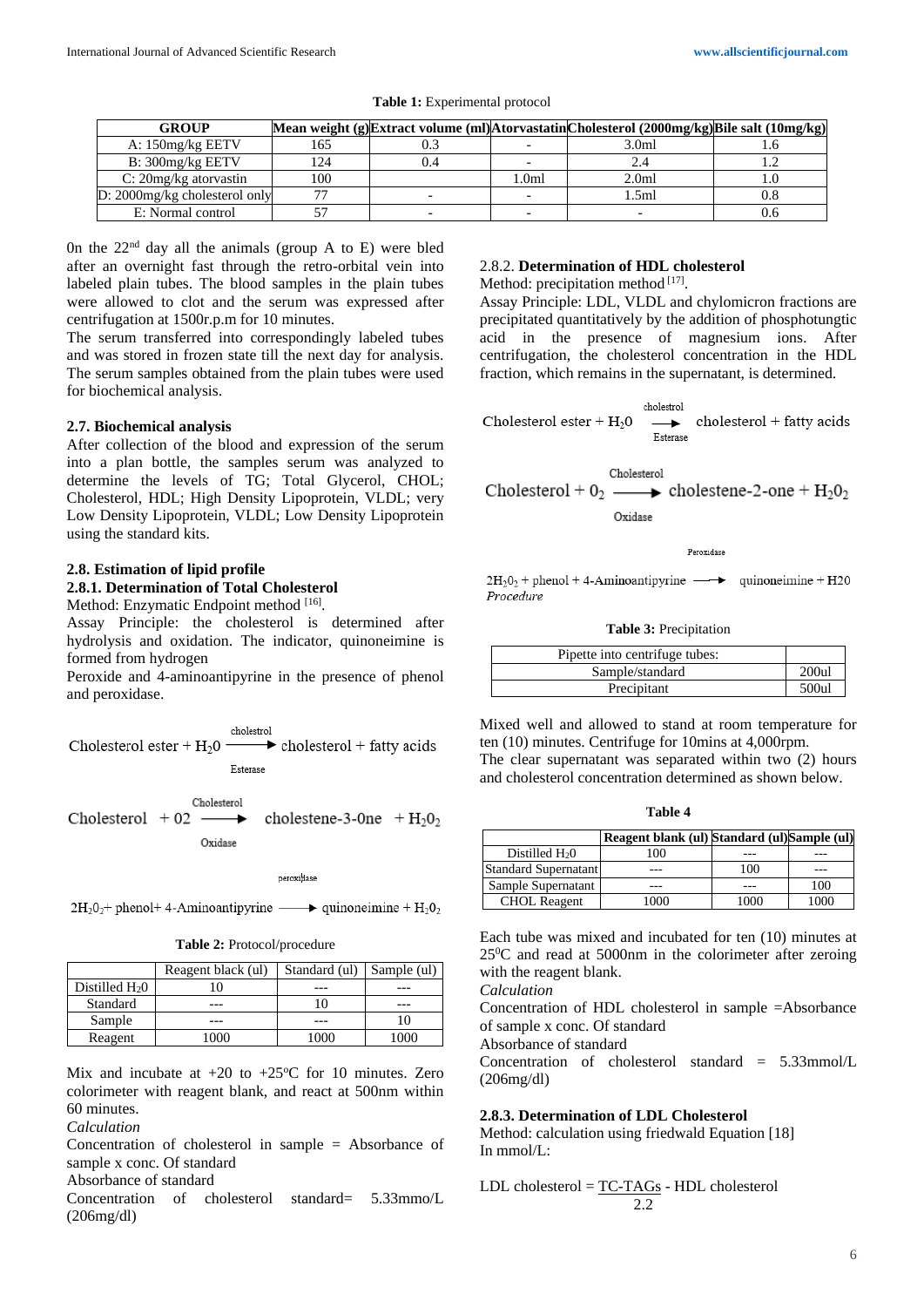*TC= total cholesterol* In m/dl:

LDL cholesterol= TC- TAGs- HDL cholesterol 5

# **2.8.4. Determination of Triacylglycerides**

Method: GPO-PAP method [19].

*Principle:* the TAGs are determined after enzymatic hydrolysis with lipase. The indicator is quinoneimine formed from hydrogen peroxide,

4-aminophenazone and 4-chlorolphenol under catalytic influence of peroxidase.

Triacylgycerides +  $H_2$ 0  $\longrightarrow$  glycerol + fatty acids

Lipase

Glycerol glycerol-3-phosphate +  $ADP$ Glycerol + ATP Kinase

GPO Glycerol-3-phosphate  $+02$  $\rightarrow$  Dihydroactonephosphate +  $H_2O_2$ 

|  | <b>Table 5:</b> procedure |
|--|---------------------------|
|--|---------------------------|

|               | Reagent blank (ul) | Standard (ul) Sample (ul) |      |  |
|---------------|--------------------|---------------------------|------|--|
| Distilled H20 |                    |                           |      |  |
| Sample        |                    |                           |      |  |
| Satandard     |                    |                           |      |  |
| Reagent       | 1000               | 1000                      | 1000 |  |

The tubes were well mixed and incubated at  $25^{\circ}$ C for ten (10) minutes. The colorimeter was zeroed with the reagent blank, and absorbance taken at 500nm.

*Calculation*

Concentration of TAG in sample =Absorbance of sample x conc. Of standard Absorbance of standard

Concentration of TAG standard =  $2.17$ mmol/L (192mg/dl)

## **2.9. Statistical analysis**

The results obtained were presented as mean  $+$  standard error mean. Differences between means were determined with the one way ANOVA followed by Turkey's post hoc SPSS program (Version 18) for windows (SPSS Inc., Chicago, IL, USA0 was used to analyze the data,  $p<0.05$ being considered to be significant.

# **2.10. Phytochemical analysis**

Phytochemical analysis was based on procedures outlined by Harbourne  $(1073)$ ,  $^{[20]}$ .

#### **Test for carbohydrate Molisch Test**

Procedure: 0-1g of the powdered material was boiled with 2ml of water and filtered. To the filtrate, few drops of naphtol solution in ethanol (molisch,s reagent) were added. Concentrated sulphuric acid was then gently poured down the side of the test to form a lower layer. A purple interfacial ring indicates the presence of carbohydrates.

## **Test for Reducing Sugars**

0.1g of the powder was shaken vigorously with 5ml of distilled water and filtered.

The filtrate was used in the following tests

**Fehling's test:** to 1 portion of the filtrate, were added equal volumes of fehling's solution 1 and 2 and boiled in water bath for few minutes. A brick red precipitate indicates the presence of reducing sugar.

Benedict test: to 1 ml portion of the filtrate, was added 2ml of Benedict's reagent. The mixture was shaken, heated on a water bath for 5 minutes. A rusty brown precipitates the presence of reducing sugar.

# **Test for Alkaloids**

**General test:** 20ml of 5% sulfuric acid in 50% ethanol was added to 2g of each of the powdered samples and heated in boiling water bath for 10minutes, cooled and filtered. 2ml of the filtrate was treated with few drops of Mayer's reagent, Dragendorff's reagent, Wagner's reagent, Picric acid solution (1%), while the remaining filtrate with dilute ammonia solution.

The aqueous alkaline solution was separated and extracted with two 5ml portion precipitate with one drop of Wagner's yellow precipitate with one drop of picric acid reagents. Brick red precipitate of Dragendorff's reagent indicates the presence of alkaloids.

#### **Test for Saponins**

20ml of water was added to 0.25g of each of the powdered samples in a 100ml beaker and boiled gently on hot water bath for 2 minutes.

The mixture was filtered hot and allowed to cool and filtrate was used for the following tests.

**Frothing test:** 5ml of the filtrate was diluted with 20ml of water and shaken vigorously. A stable froth (foam) upon standing indicates the presence of saponins.

**Emulsions test:** To the frothing solution was added 2 drops of olive oil and the content shaken vigorously. The formation of emulsion indicated the presence of saponins.

#### **Test for Tannins**

1g of the powered leaves of each sample was boiled with 50ml of water, filtered chloride test and used for the following tests:

**Ferric chloride test:** To 3ml of the filtrate, few drops of ferric chloride were added. A greenish black precipitate indicates the presence of tannins.

**Lead acetate test:** To a little portion of the filtrate was added lead acetate solution. A reddish colour indicates the presence of tannins.

**Test for Flavonoids:** 10ml of ethyl acetate solution was added to 0.2g of each of the powdered Samples and heated in a water bath for 3 minutes. The mixture was cooled, filtered and the filtrate used for the following tests:

**Ammonium test**: 4ml of filtrate was shaken with 1ml of dilute ammonia solution. The layers were allowed to separate and the yellow colour in the ammoniacal layer indicates the presence of flavonoids.1% aluminum chloride solution test: Another 4ml portion of the filtrate was shaken with 1ml of 1% aluminum chloride solution. The layers were allowed to separate. A yellow colour in the aluminum chloride layer indicates the presence of flavonoids.

#### **Test for Resins**

Precipitation test: 0.2g of the powdered material was extracted with 15ml of 96% ethanol. The alcoholic extract was then poured into 20ml of distilled water in a beaker. A precipitate occurring indicates the presence of resins.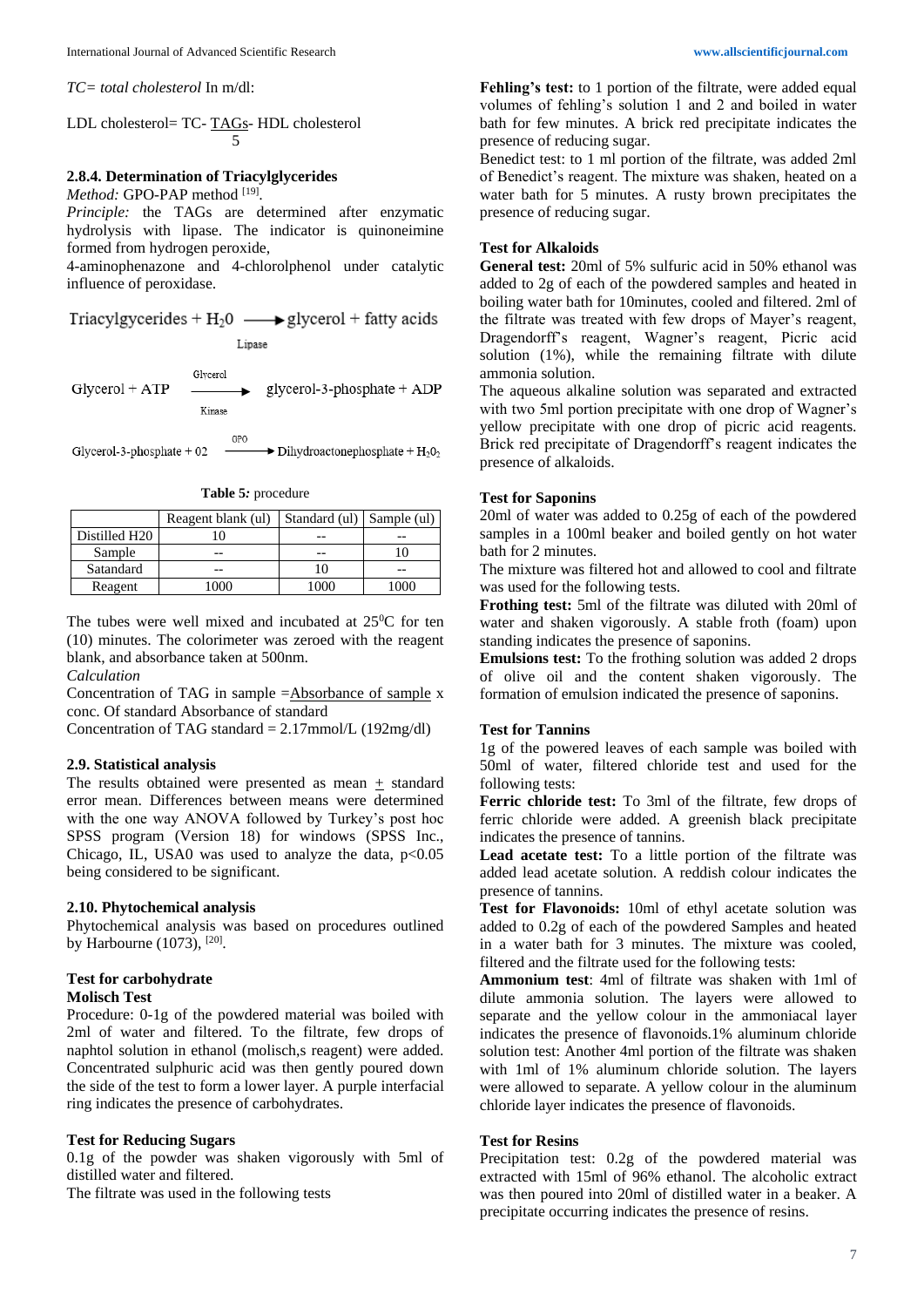#### **Test for proteins**

Million's test: To a little portion of the filtrate in test tube, two drops of million's reagent was added. A white precipitate indicates the presence of proteins.

**Xanthroproteic reaction test**: 5ml of filtrate was heated with few drops of concentrated nitric acid. A yellow colour which changes to orange on addition of an alkali indicated the presence of protein.

**Picric acid test:** To a little portion of the filtrate was added a few drops of picric acid. A yellow precipitate indicated the presence of proteins.

#### **Test for Steroids and Terpenoids**.

Another 9ml of ethanol was added to 1g of the powder and refluxing was done for a few minutes and then the mixture was filtered. The filtrate was concentrated to 2.5ml in boiling

Water bath and 5ml of hot water added. The mixture was allowed to stand for 1 hour and then filtered. The filtrate was extracted with 2.5ml of chloroform and 1ml of concentrated sulphuric acid added to form a lower layer. A reddish brown interface showed the presence of steroids.

#### **Test for Terpenoids**.

0.5ml of the chloroform extract was evaporated to dryness and heated with 3ml of concentrated sulphuric acid for 10minutes on a water bath. A grey colour indicates the presence of terpenoids.

#### **Test for acid compounds**

0.1g each of the powder samples was placed in a clean dry test tube and sufficient water added. This was warmed in a hot water bath and the colour change on the litmus paper used act as indicator for acid presence.

#### **3. Results**.

| <b>Groups</b>                    | Triglyce rides (mmol/l) Total Cholest Erol High Density Lipopro Low Density Lipopro Very Low Density |                      |                      |                   |                      |
|----------------------------------|------------------------------------------------------------------------------------------------------|----------------------|----------------------|-------------------|----------------------|
|                                  |                                                                                                      | (mm/L)               | <b>TEIN</b>          | <b>TEIN</b>       | <b>LIPOPRO</b>       |
|                                  |                                                                                                      |                      | <b>CHOLEST</b>       | <b>CHOLEST</b>    | <b>TEIN</b>          |
|                                  |                                                                                                      |                      | EROL                 | <b>EROL</b>       | <b>CHOLEST</b>       |
|                                  |                                                                                                      |                      | (mmol/L)             | (mmol/L)          | <b>EROL</b>          |
| Group a $(150mg/kg)$ eetv)       | $0.48 \pm 0.09$ f, h                                                                                 | $3.65 \pm 0.20$ c, i | $1.70\pm0.18$ b, g   | 1.74±0.31 b       | $0.22 \pm 0.04$ f, g |
| Group $b(300mg/kg)$ eetv)        | $0.42 \pm 0.09$ f, h                                                                                 | $3.05 \pm 0.28$ c, i | $1.65 \pm 0.46$ a    | $1.21 \pm 39$     | $0.19 \pm 0.43$ f, h |
| Group c atorvas tatin)           | $1.18 \pm 0.09$ c                                                                                    | $3.61 \pm 0.46$ c, i | 1.60±0.30 a          | $1.48 \pm 0.39$   | $0.53 \pm 0.40$ c    |
| Group d (2000mg/kg cholest erol) | $0.96 \pm 0.10$ c                                                                                    | $5.15 \pm 0.11$ c, f | $2.60 \pm 0.10$ c, d | $2.12 \pm 0.45$ b | $0.53 \pm 0.40$ c    |
| Group e (normal control)         | $0.22 \pm 0.02$ f, i                                                                                 | $1.19 \pm 0.15$ f, i | $0.56 \pm 0.11$ d, i | $0.56 \pm 0.11$ h | $0.10\pm0.01$ f, i   |
| F-ratio                          | 24.749                                                                                               | 59.918               | 12.067               | 7.309             | 24.679               |
| p-value                          | < 0.001                                                                                              | < 0.001              | < 0.01               | < 0.01            | < 0.001              |

Key: a= p>0.05, b=p>0.01, c=p>0.001 when compared with the normal control D=p>0.05, e=p>0.01, f=p>0.001 when compared to with the positive control G=p>0.05, h=p>0.01, i=p>0.001 when compared with the negative control Eetv = ethanol extract of *thymus vulgaris* Positive control= atorvastatin group Negative control = group fed with cholesterol only

#### **3.1. Toxicity test (LD50)**

Result of acute toxicity test showed that the extract had an oral  $LD_{50} > 3000$ mg/Kg in rats. Preliminary quantitative photochemistry screening revealed the presence of flavonoids, thymol, carvacrol, eugenol, phenol, luteolin and tetrathoxylated.

There was significant increase in the mean triglycerides (TG) levels of group C and D with mean TG levels of 1.18+0.09 mmol/L respectively when compared with the normal control group  $(0.22+0.02 \text{ mmol}\L;p<0.001)$ . groups A, B, C, and D had mean total cholesterol levels of 3.65+0.20 mmol/L, 3.0+0.28 mmol/L, 3.61+0.224mmol/L, 5.15+0.11mmol/L respectively and these were significantly high than the mean total cholesterol level of the normal control group  $(1.19+0.15$ mmol/L;  $p<0.001$ ). also the mean HDL cholesterol level of groups A, B, C, and D were significantly higher than the normal control value,  $(p<0.001)$ ; Table 1). Groups C and D had significantly lower VLDL-C values when compared with the normal control,  $(p<0.001)$ . Furthermore, rats in groups A and B had mean total cholesterol levels of 3.65+0.20mmol/L and

3.05+0.28mmol/L respectively and these were significantly lowered when compared with the negative control group with mean total cholesterol level of 5.15+0.11 mmol/L (p<0.001). The atorvastatin group (positive control), had also significantly lower mean total cholesterol level when compared with the negative control group.

It was also noted that rats in the negative control group and

those that received the lowest dose of the extract (group A) had significantly increased and mean LDL-cholesterol levels when compared with the atorvastatin control group  $(p<0.001)$ .

#### **4. Discussion**

High cholesterol (hypercholesterolemia) is a major risk factor for coronary heart disease, a cause of heart attacks, and reducing blood lipid levels lowers the cardiovascular risk. High levels of LDL lead to a build-up of cholesterol in the arteries, whereas HDL carries cholesterol to the liver for removal from the body. A build-up of cholesterol is part of the process that narrows arteries, called atherosclerosis, in which plaques form and cause restriction of blood flow [21]. The health significance is that such individuals are prone to cardiovascular diseases. If a clot forms and blocks the narrowed artery, a series of cardiovascular disease such as hypertension, myocardial infarction, arteriosclerosis, angina pectoris, heart attack or stroke can result [22]. High levels of cholesterol are also closely associated to diabetes. HDL is known as "good" cholesterol in that it removes excess cholesterol in the arteries and transports it back to the liver for excretion or neutralization, and thus preventing the arteries from clogging.

Atorvastatin is a HMG-C0A reductase (HMGR) inhibitors and a member of the family of drugs referred to as the statins. The net result of treatment is an increased cellular uptake of LDLs, since the intracellular synthesis of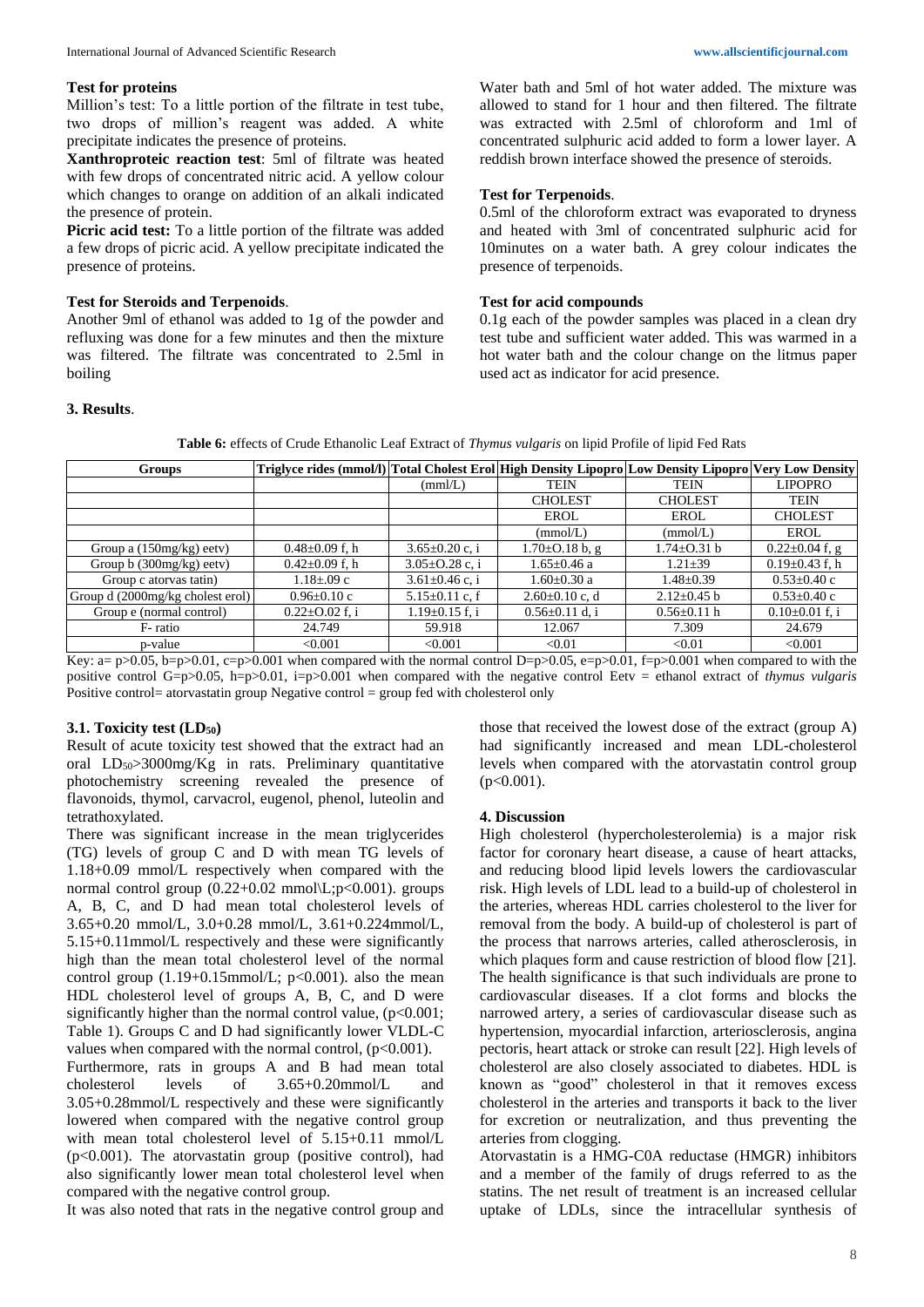cholesterol is inhibited and cells are therefore dependent on extracellular sources of cholesterol. However, since mevalonate (the product of the HMG-CoA reductase reaction) is required for the synthesis of other important isoprenoid compounds besides cholesterol, long-term treatments carry some risk of toxicity [23, 24].

In this study, lipid profiles (TG; Total Glycerol, CHOL; cholesterol, HDL; High Density Lipoprotein, VLDL; very Low Density Lipoprotein, LDL; Low Density Lipoprotein) were increased after cholesterol administration. However, it was observed that both the low dose (150mg/bw) of EETV and high dose (300mg/Kg/bw) of EETV lowered the levels of these cholesterol parameters in the rats.

When compared with those that received atorvastatin which also showed a reduction in the levels of these lipid profiles, the degree of reduction was more in those that received EETV than those that received atorvastatin. The remedial potential of *Thymus vulgaris* is due to the abundance of oils, saponins, polyphenols, flavonoids, and tannins. There were no alkaloids, glycosides and terpenoids. In recent years, *Thymus vulgaris* has gained particular interest as a useful and health promising agent as compared with other structurally related flavonoids because of its low intrinsic toxicity and prominent effects on normal verses cancer cells [25]. Thyme has changed from a traditional herb to a serious drug rational phytotherapy. It is incredible wellspring of iron, calcium, manganese, vitamin K and likewise upgrades blood flow and pushes and invigorating impact for the entire system [26].

# **5. Conclusion.**

From the results of this study it could be concluded that *Thymus Vulgaris* has a hypolipidemic effect in cholesterol fed rats, the hypolipidemic effect of EETV was more when compared with that of atorvastatin. This shows that *T. vulgaris* can protect against a series of cardiovascular diseases such as hypertension, myocardial infarction, arteriosclerosis, angina pectoris, heart attack or stroke.

## **6. Acknowledgments**

We sincerely wish to appreciate the intellectual support of the staff and management of the Department of Medical Laboratory Sciences of the college of Medicine [University of Nigeria, Nsuka, Nigeria] and Dr. Jummai Adamu Tutuwa, the Director, Bioresources Development Centre, National Biotechnology Development Agency, Jalingo, Nigeria.

## **References.**

- **1.** Micheal C Philips. "Molecular mechanisms of cellular cholesterol efflux". J Biol. Chem. 2014; 289(35):24020-24029.
- 2. Schmitz G, Orso E. "Lipoprotein (a) hyperlipidemia as cardiovascular risk factor: Pathophysiological aspects": chemical research in cardiology supplements. 2015; 10(1):21-25.
- 3. Micheal B Fessler. "Revisiting "Good" and "Bad" Cholesterol. The battle over flow through arteries now shifts to flow through airways". AM J Respir crit care Med. 2015; 191(9):969-970.
- 4. Campos H, Moye LA, Glasser SP, Stampfer MJ, Sacks FM. Low-density lipoprotein size, pravastatin treatment and coronary events. JAMA. 2001; 286:1468-1474.
- 5. Assmann G. "Pro and con: High-density lipoprotein,

triglycerides, and other lipid subfractions are the future of lipid management". AM J Cardiol. 2001; 87:2B-7B.

- 6. Behrman EJ, Venkat Gopalan. Cholesterol and plants. J.Chem.Edu. 2005; 82(12):1771.
- 7. James E Dalen, Joseph S Alpert, Robert J Goldberg and Ronald S. Weinstein; "The Epidemic of the 20(th) century: Coronary Heart disease". (2014). AM J Med. 2014; 127(9):807-812.
- 8. Bandeali S, Farmer J. "High-density lipoprotein and atherosclerosis: the role of antioxidant activity". (2012).Curr Atheroscler Rep. 2012; 14:101-107.
- 9. John D Brunzell, Micheal Davidson, Curt D Furberg, Ronald B Goldberg, Barbara V Howard, James H Stein, *et al*. "Lipoprotein management in Patients With Cardiometabolic risk: Consensus statement from the American diabetes association and the American college of cardiology foundation" Diabetes care. 2008; 31:811-822.
- 10. Mousavi SM, George W, David R, Mirzargar SS, Omidbaigi R. "Antibacterial activities of a new combination of essential oils against marine bacteria". Aquaculture International. 2011; 19(1):205-214.
- 11. Srinivasan D, Perumalsamy LP, Nathan S, Sures T. "Antimicrobial activity of certain indian medicinal plants used in folkloric medicine". Journal of Ethnopharmacology. 2001; 74(3):217-222.
- 12. Baquar SR. Textbook of economic botany. 1ST Edn, Lahore: Published in Pakistan by Ferozsons(Pvt) Ltd, 2001.
- 13. Hill AF. Economic botany: A textbook of useful plants and plant products. 2nd Edn.: McGraw-Hill Book Co., Inc., New York, 1952.
- 14. (Hosseinzadeh S, Kukhdan AJ, Hosseini A, Armand R. "The application of Thymus vulgaris in traditional and Modern medicine". (2015). A review. Global journal of pharmacology. 2015; 9(3):260-266.
- 15. American Physical Society (APS), Ethics and values 02.2APS Guidelines for professional conduct, 2002.
- 16. Charles C Allain, Lucy S Poon, Cicely SG Chan, Richmond W, Paul C. Fu; Enzymatic determination of total serum cholesterol. 1974; 20(4):470-475.
- 17. Warnick GR, Benderson J, Albers JJ. "Dextran sulfate-Mg2+ precipitation procedure for quantitation of highdensity lipoprotein cholesterol". 1982; 28(6):1379- 1388.
- 18. Friedewald WT, Levy RI, Fredrickson DS. "Estimation of the concentration of Low-density Lipoprotein cholesterol in plasma, without use of the preparative ultracentrifuge. 1972; 18(6):499-502.
- 19. Fossati P, Prencipe L. "Serum triglycerides determined colorimetrically with an enzyme that produces hydrogen peroxide". 1982; 28(10):2077-2080.
- 20. Trease GE, Evans WC. Pharmacognosy.  $11<sup>th</sup>$  edition, Baillier Tindall, London, 1989, 45-50.
- 21. Mendis S, Puska P, Norrving B. "Global atlas on cardiovascular disease prevention and control. 1st edition. Geneva: World Health Organization in collaboration with the world Heart Federation and the World stroke Organization, 2011, 3-18.
- 22. Harvard Health Letter; The pollypill could reduce cardiovascular disease by 80 percent. Harvad Health Publishing: Harvard Medical School, 2004.
- 23. Reddy PV, Sarkar L, Urooj A. "Inhibition of 3 hydroxy-3-methylglutaryl coenzyme A(HMG-CoA)